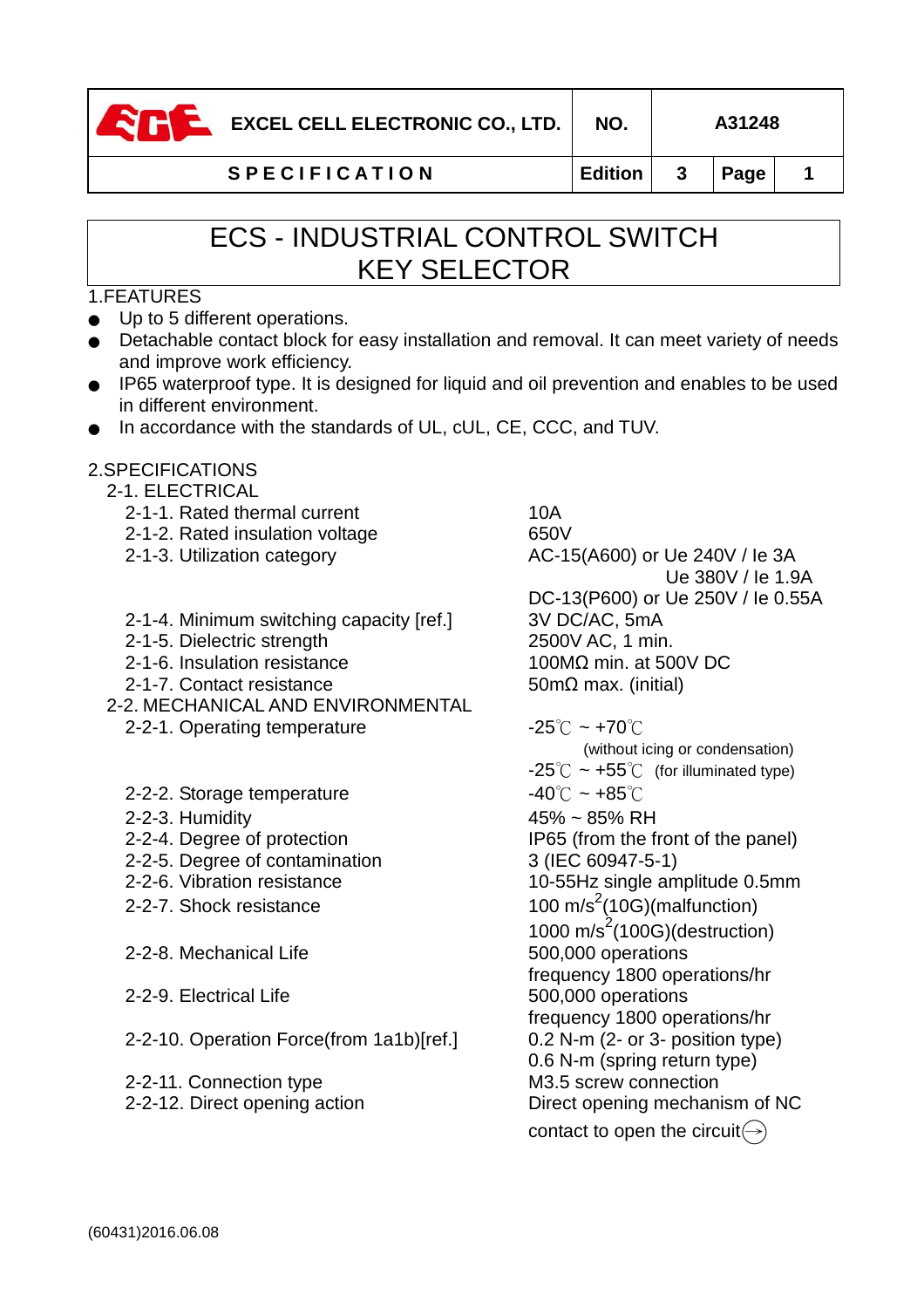| <b>EXCEL CELL ELECTRONIC CO., LTD.</b> | NO.            |   | A31248 |  |
|----------------------------------------|----------------|---|--------|--|
| <b>SPECIFICATION</b>                   | <b>Edition</b> | 3 | Page   |  |

#### 3.CONSTRUCTION



■ Operation unit, LED unit, and contact unit (contact blocks) can be sold separately. ■ Please see [4.Part numbering system] for operation unit part number. For other accessories (LED lamp, contact block, etc.), please refer to accessory part in catalog.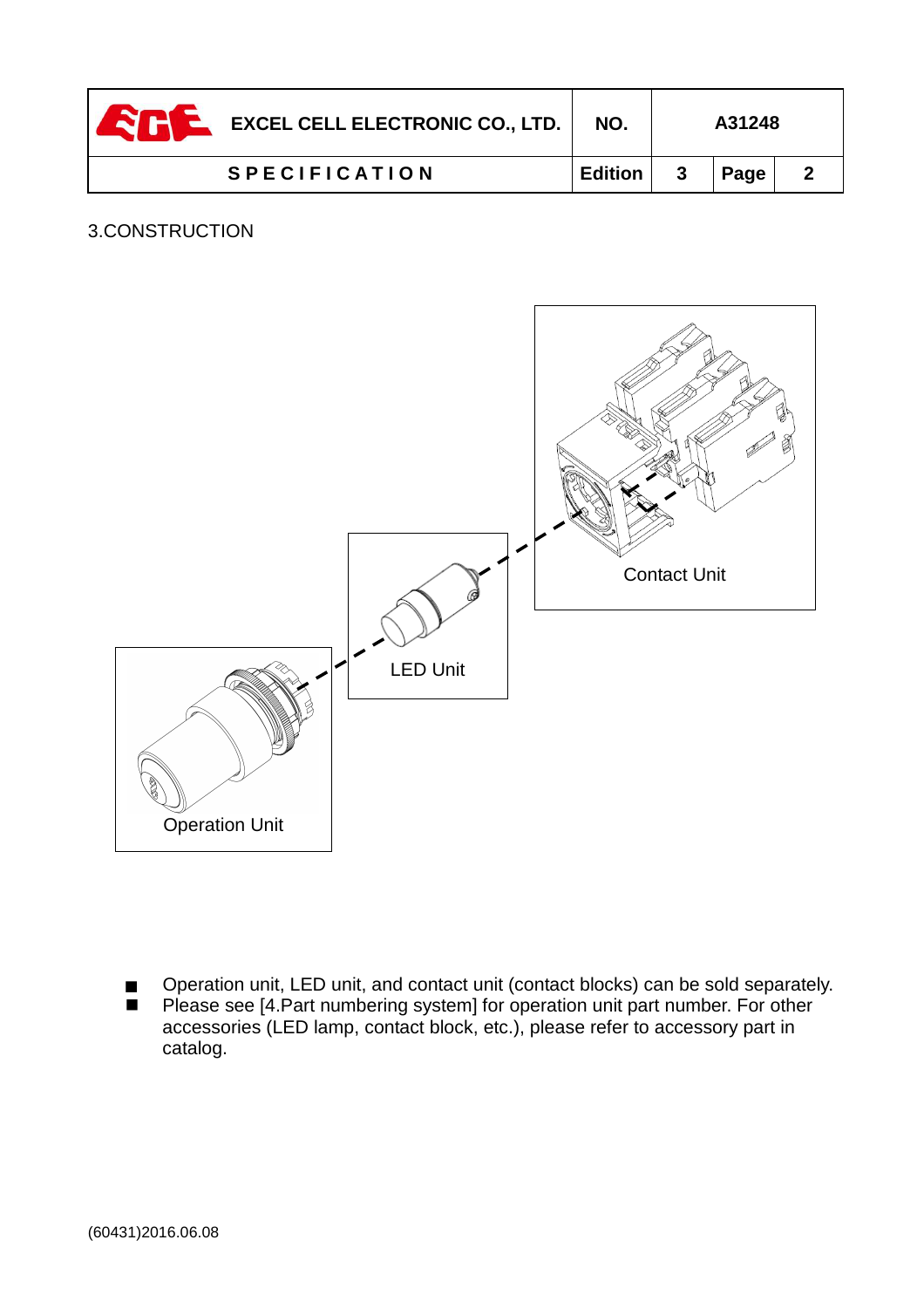| <b>EXCEL CELL ELECTRONIC CO., LTD.</b> | NO.     |              | A31248 |  |
|----------------------------------------|---------|--------------|--------|--|
| <b>SPECIFICATION</b>                   | Edition | $\mathbf{3}$ | Page   |  |

#### 4. PART NUMBERING SYSTEM

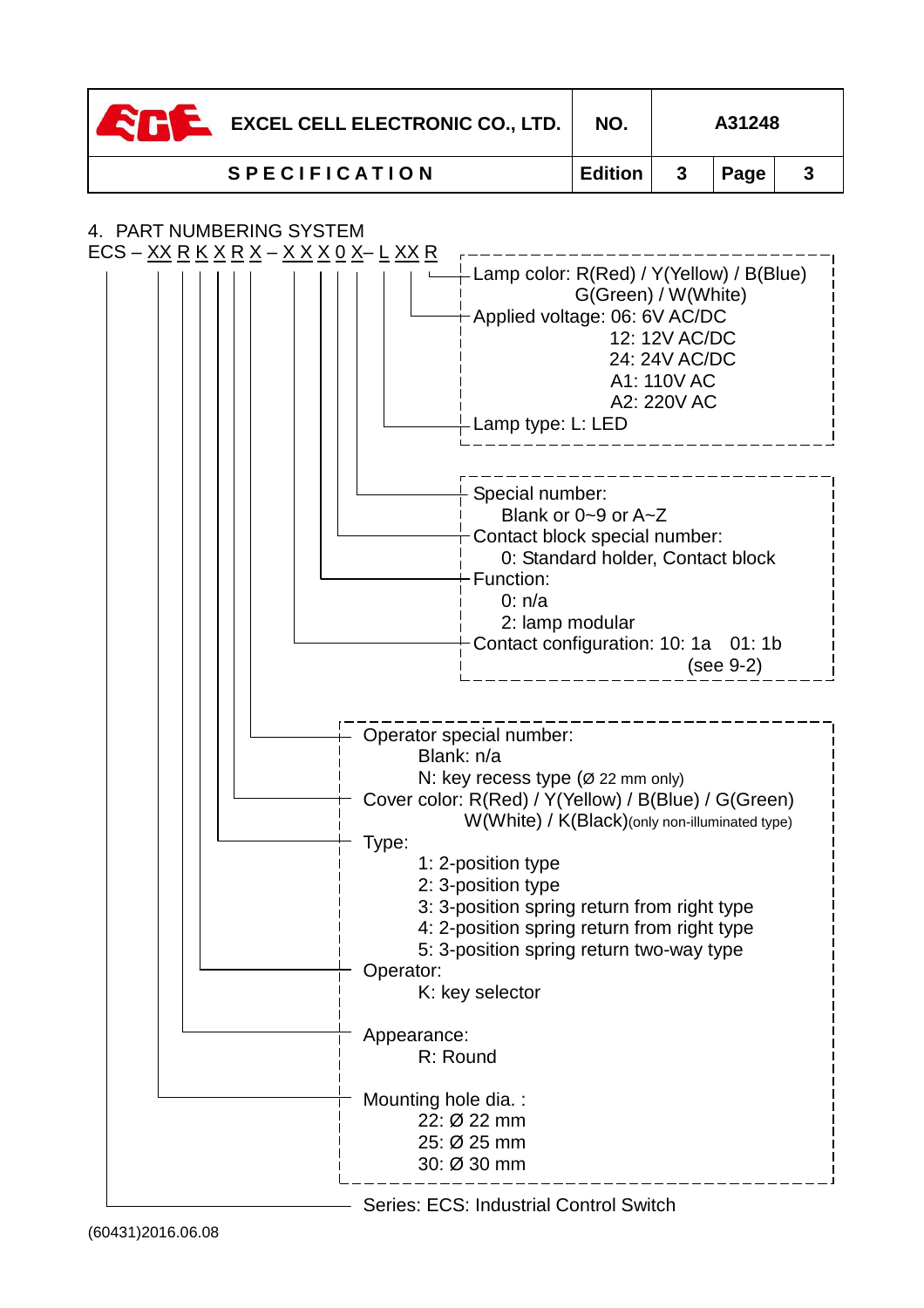| <b>EXCEL CELL ELECTRONIC CO., LTD.</b> | NO.            |              | A31248 |  |
|----------------------------------------|----------------|--------------|--------|--|
| <b>SPECIFICATION</b>                   | <b>Edition</b> | $\mathbf{3}$ | Page   |  |

#### 5. INSTALLATION

5-1. Panel thickness

- The panel thickness must be 1 to 7 mm.
- Take into consideration about the thickness of accessories (such as name plate, switch guard, etc.) while using.
- 5-2. Panel cutout
	- Cutout diameter and distance

|                          |                          | Unit: mm       |
|--------------------------|--------------------------|----------------|
| 22R / 25R                | 22Q / 25Q                | 30R            |
| 22.3/25.3 $^{+0.4}_{-0}$ | 22.3/25.3 $^{+0.4}_{-0}$ | 30.5 $^{+0.5}$ |

|  |           |           |                 | Unit: mm                                                   |
|--|-----------|-----------|-----------------|------------------------------------------------------------|
|  | 22R / 25R | 22Q / 25Q | 30 <sub>R</sub> | Long Lever Selector Switch<br><b>Emergency Stop Switch</b> |
|  | 30        |           | 50              |                                                            |
|  | 50        | 50        | 65              |                                                            |

Key recess cutout (Ø22mm only)



|   |                  |                                     | Jnit: mm         |
|---|------------------|-------------------------------------|------------------|
|   | Mounting Hole(Ø) |                                     |                  |
| O |                  | $+0.5$<br>$2\Delta$<br><u>. т. </u> | +∪.∠<br>J.Z<br>- |

Panel installation



### 5-3. Operation unit and contact unit installation

| operation unit 操作部 |                                                                                                                                                                                                  |
|--------------------|--------------------------------------------------------------------------------------------------------------------------------------------------------------------------------------------------|
| contact unit 開關模組  | 1. Fix the operation unit on the<br>panel.<br>2. Connect the operation unit with<br>snap-fit joint part of contact unit.<br>3. Rotate contact unit to fix firmly as<br>shown in the left figure. |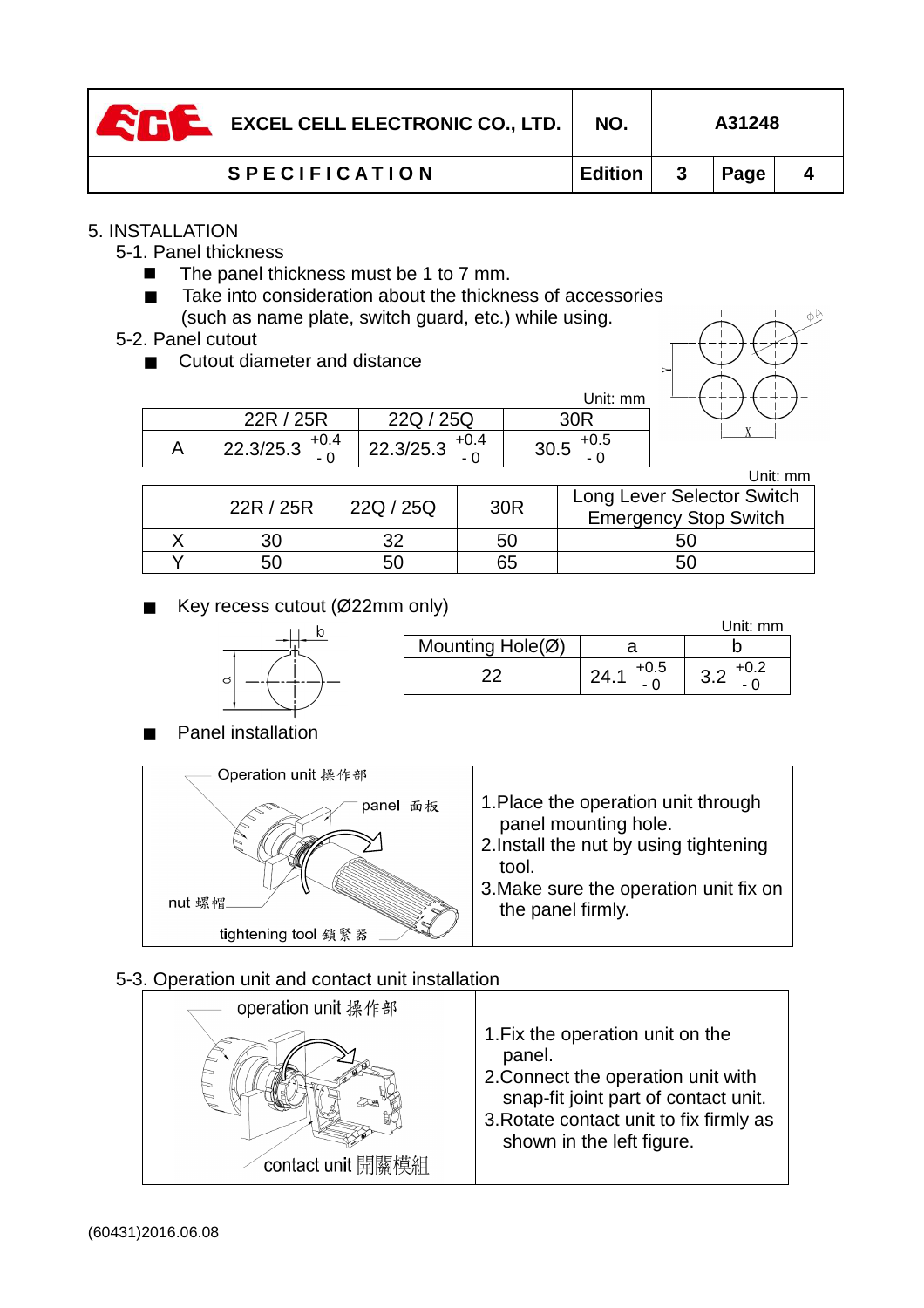| <b>EXCEL CELL ELECTRONIC CO., LTD.</b> | NO.     |              | A31248 |   |
|----------------------------------------|---------|--------------|--------|---|
| <b>SPECIFICATION</b>                   | Edition | $\mathbf{3}$ | Page   | 5 |

#### 5-4. LED lamp installation

|   | 1. Aim LED lamp to the lamp holder and<br>press down to the bottom.<br>2. Rotate the LED lamp to make sure the<br>lamp is firmly installed.<br>3. While installation and removal, please<br>hold the metal part of LED lamp to<br>avoid damaging LED lamp.                                                        |
|---|-------------------------------------------------------------------------------------------------------------------------------------------------------------------------------------------------------------------------------------------------------------------------------------------------------------------|
| న | 1. When using DC LED lamp, please<br>connect the positive pole $(+)$ to X1<br>terminal as shown in left figure.<br>2. The LED lamp may be erroneously<br>lightened by a leaking current from the<br>circuit. The malfunction can be<br>prevented by connecting a shunt<br>resistor in parallel with the LED lamp. |

#### 6. PACKAGING

6-1. ECS product is packed without assembly (packed by set), 10 sets per box.

- 6-2. Label information
	- (1) part number (6) QC inspection stamp
	- (2) Lot number (7) Company mark
	- (3) Quantity (8) Company name
	- (4) Tester number (9) Notice
	- (5) Date code
- 7. DIMENSIONS
	- 7-1. See attached drawings
- 8. OPTIONS
	- 8-1. Key recess type operation unit is available (Ø 22mm only)
	- 8-2. Ø22mm and Ø25mm type have the same structure. Different thickness of O-rings can be ordered separately to fit into Ø22mm and Ø25mm hole in the panel.
	- 8-3. LED Specification

| LED Type               | BA9S-T8               |
|------------------------|-----------------------|
| Durability (reference) | ' Approx. 50,000 Hrs. |
| Voltage                | Printed on the LED    |

8-4. For other accessories (name plate, control box, and etc.), please refer to accessory part in the catalog.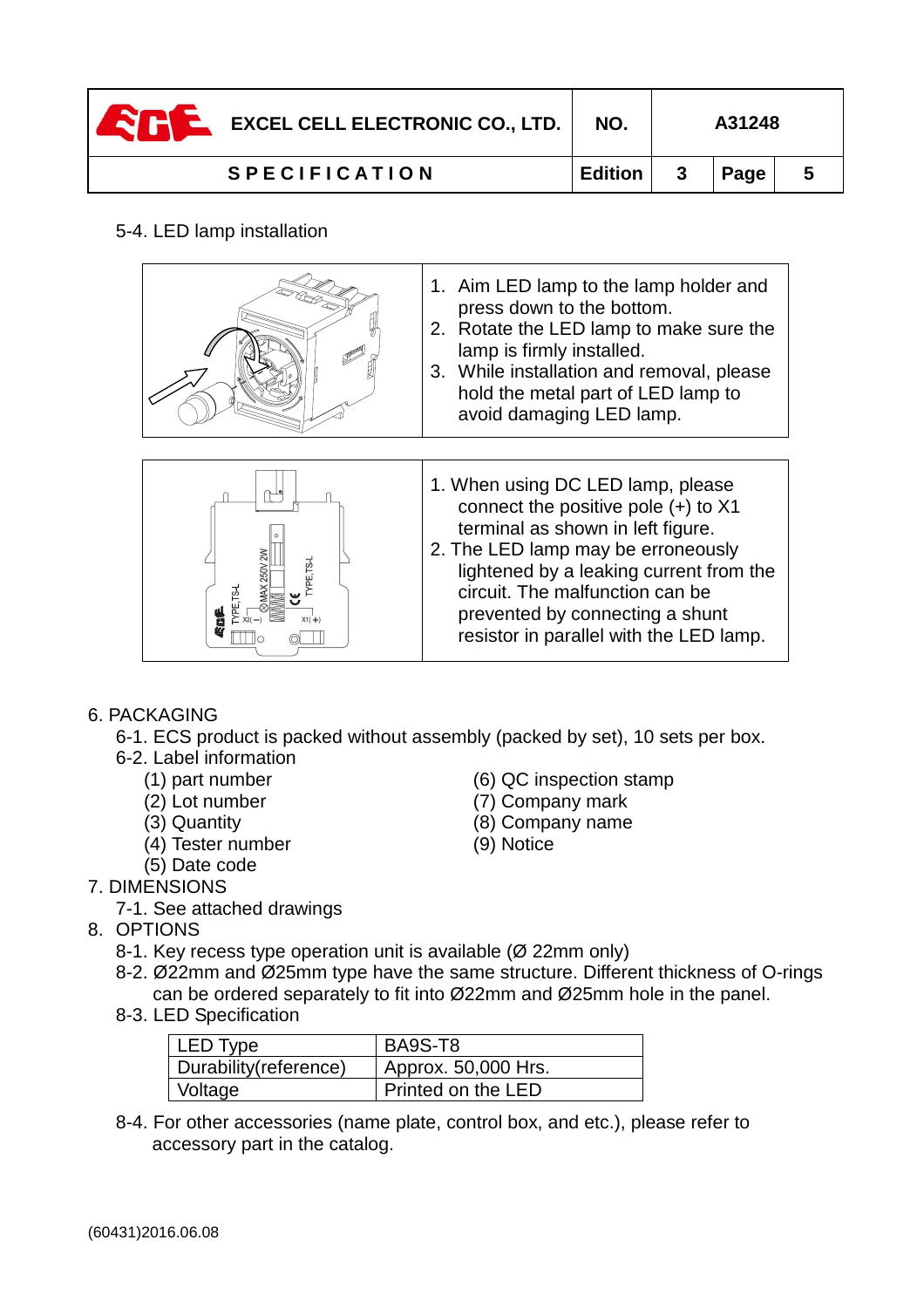| EXCEL CELL ELECTRONIC CO., LTD. |                      | NO.            | A31248 |      |  |
|---------------------------------|----------------------|----------------|--------|------|--|
|                                 | <b>SPECIFICATION</b> | <b>Edition</b> | -3     | Page |  |

#### 9. REMARK

9-1. Safety Certification

| <b>Safery Standard</b>              | Certification              |  |
|-------------------------------------|----------------------------|--|
| <b>UL-508</b>                       | UL / cUL, file NO. E155181 |  |
| CSA C22.2 NO.14                     |                            |  |
| EN60947-5-1                         | R50363071                  |  |
| EN60947-5-5 (Emergency Stop Switch) | R50362996                  |  |
| <b>CCC GB14048.5</b>                | CQC2016010305912684        |  |

#### 9-2. Contact Configuration

| Code |                | Contact<br>blocks | without function block | with function block |
|------|----------------|-------------------|------------------------|---------------------|
|      | <b>NO</b>      | <b>NC</b>         |                        |                     |
| 10   | 1              | $\mathbf 0$       |                        |                     |
| 01   | $\overline{0}$ | 1                 |                        |                     |
| 11   | 1              | 1                 |                        |                     |
| 20   | 2              | 0                 |                        |                     |
| 02   | 0              | $\overline{2}$    |                        |                     |
| 12   | 1              | $\overline{2}$    |                        |                     |
| 21   | $\overline{2}$ | 1                 |                        |                     |
| 30   | 3              | 0                 |                        |                     |
| 03   | $\overline{0}$ | 3                 |                        |                     |
| 31   | 3              | 1                 |                        |                     |
| 13   | 1              | 3                 |                        |                     |
| 22   | $\overline{2}$ | $\overline{2}$    |                        |                     |
| 40   | 4              | 0                 |                        |                     |
| 04   | 0              | 4                 |                        |                     |
| 41   | 4              | 1                 |                        |                     |
| 14   | 1              | 4                 |                        |                     |
| 23   | $\overline{2}$ | 3                 |                        |                     |
| 32   | 3              | $\overline{2}$    |                        |                     |
| 50   | 5              | 0                 |                        |                     |
| 05   | 0              | 5                 |                        |                     |

#### Remark:

- The colors of contact block are the followings: 1 NO: green, 1 NC: red
- $\bullet$ Maximum 5 contact blocks for every contact unit.

#### 9-3. CAUTION

- To prevent injury, this device must be disconnected from all power sources prior to wiring and other initiating work.
- Use tightening tool when installing the operation unit in the panel cutout. Do not use pliers and do not tighten excessively, otherwise the operation unit may be damaged.
- Make sure contact blocks are firmly fixed on contact holder during assembly. It will avoid contact blocks separated from holder during operation.